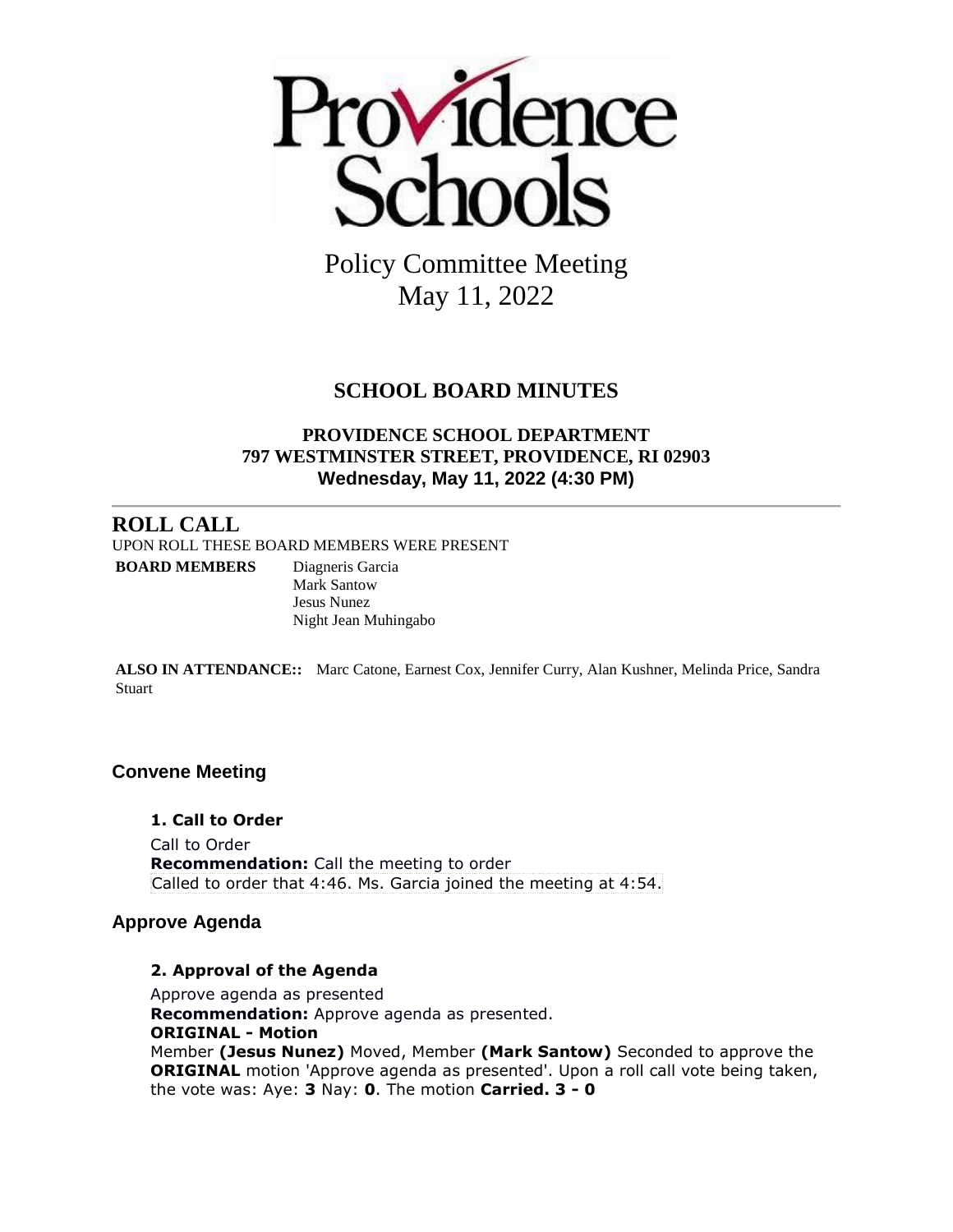

# Policy Committee Meeting May 11, 2022

Mark Santow Yes Jesus Nunez Yes Night Jean Muhingabo Yes

#### **Consent Agenda**

#### **3. Approval of the Consent Agenda**

Items listed under Consent Agenda are considered routine and will be approved by a single motion. There will be no separate discussion of these items; however, any item may be removed from the Consent Agenda upon the request of any member of the Board and action upon separately.

**Recommendation:** Approve consent agenda as presented.

#### **ORIGINAL - Motion**

Member **(Jesus Nunez)** Moved, Member **(Mark Santow)** Seconded to approve the **ORIGINAL** motion 'Approve consent agenda as presented'. Upon a roll call vote being taken, the vote was: Aye: **3** Nay: **0**. The motion **Carried. 3 - 0** 

Mark Santow Yes Jesus Nunez Yes Night Jean Muhingabo Yes

#### **4. Approval of Minutes - December 1, 2021**

Approval of Minutes - ( ), 2021 **Recommendation:** Approve minutes as presented **ORIGINAL - Motion** Member **(Jesus Nunez)** Moved, Member **(Mark Santow)** Seconded to approve the **ORIGINAL** motion 'Approve minutes as presented'. Upon a roll call vote being taken, the vote was: Aye: **3** Nay: **0**. The motion **Carried. 3 - 0** 

Mark Santow Yes Jesus Nunez Yes Night Jean Muhingabo Yes

#### **Policy & Planning**

#### **5. Homeschool Policy** test

**Recommendation:** n/a